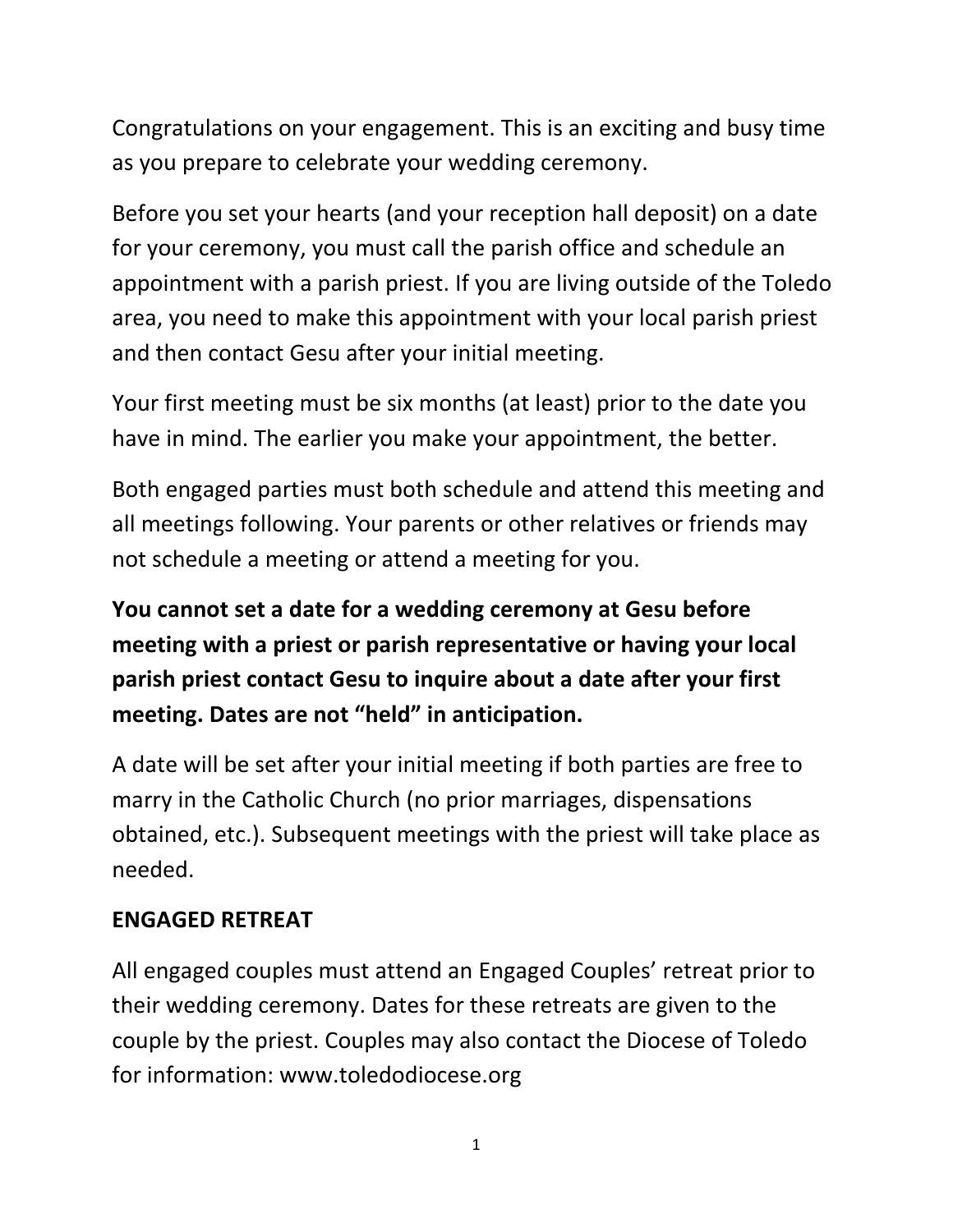### **PRE-MARRIAGE ASSESSMENT**

Prior to your wedding ceremony the priest (or another he delegates) will administer a pre-marriage assessment survey and/or interview to help you explore the strengths of your personalities together and challenges you may face living together as a married couple.

## **PLANNING YOUR CEREMONY**

The Catholic Church believes:

Marriage is a covenant by which a man and a woman establish between themselves a partnership of the whole of life, which is by its nature ordered toward the good of the spouses and the procreation and education of offspring; this covenant between baptized persons has been raised by Christ the Lord to the dignity of a sacrament.

# **Your wedding ceremony typically follows the following basic criteria:**

- One of you is a member of Gesu Parish
- Take place in Gesu Church
- Take place within the celebration of the Eucharist (Mass) or within a celebration of the Word of God (Scripture Service w/o Communion).
- Be witnessed by a Roman Catholic Priest or Deacon in good standing either from Gesu or by one who is acquainted with you and has the permission of Gesu's pastor to witness the ceremony.
- Be witnessed additionally by two people of your choosing (best man/maid(matron) of honor)
- Follow the laws of the State and County regarding obtaining a marriage license